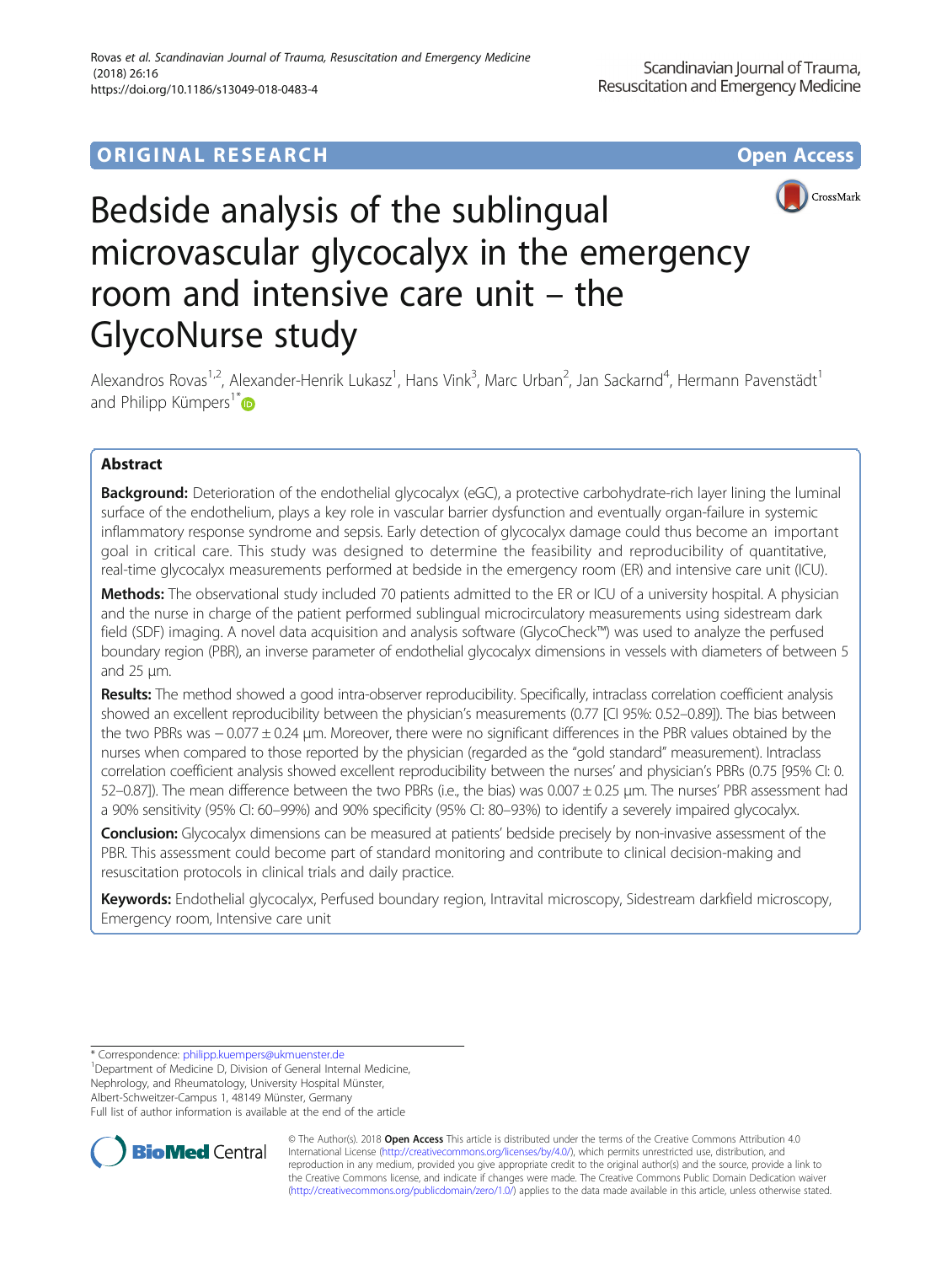## Background

The endothelial glycocalyx (eGC) is a delicate gel-like layer coating the luminal surface of the vascular endothelium [[1](#page-6-0), [2](#page-6-0)]. It is up to 3 μm thick, largely consists of highly sulfated glycosaminoglycans and proteoglycans, and it plays a pivotal role in the maintenance of microcirculatory homeostasis [[3](#page-6-0), [4](#page-6-0)]. Specifically, the eGC acts as a negatively charged "firewall" to reduce leukocyte-endothelial-interactions [[5](#page-6-0)]. Its carbohydrate-rich matrix provides resistance to water permeability (hydraulic conductivity) and contributes to the proportion of albumin molecules "reflected" back into plasma by the vessel wall (reflection coefficient) [\[6](#page-6-0), [7](#page-6-0)]. Beyond that, the glycocalyx contributes to the regulation of the redox state and is crucially involved in the mediation of shear-induced nitric oxide release as well as physiologic anticoagulation [[4](#page-6-0), [8,](#page-6-0) [9](#page-7-0)].

The critical importance of the eGC has been highlighted in different vascular pathologies and particularly in the systemic inflammatory response syndrome (SIRS) and sepsis, where glycocalyx degradation plays a causative role in vascular barrier breakdown [[10](#page-7-0)–[12](#page-7-0)]. Recently, Schmidt et al. elegantly showed that inhibition of enzymatic glycocalyx digestion completely abolished acute lung injury and improved survival in a murine sepsis model [[8\]](#page-6-0).

Observational studies in critically ill patients have shown that the amount of shed eGC constituents – measured by enzyme-linked immunosorbent assay (ELISA) in blood samples – correlates with disease activity and predicts patient outcomes [\[13](#page-7-0)–[17](#page-7-0)].

Recently, a novel automated acquisition and analysis software (GlycoCheck™) able to analyze the perfused boundary region (PBR), an inverse parameter of endothelial glycocalyx dimensions in sublingual microvessels, has become available [\[18](#page-7-0)]. Pilot studies conducted in the intensive care unit (ICU) revealed that the PBR is indeed markedly increased in critically ill patients compared to healthy controls [[3](#page-6-0), [19](#page-7-0)–[22](#page-7-0)]. Whether context-specific PBR values, when measured early on in the emergency room (ER) can identify patients at high risk for organ failure and death, has not been determined. Thus, the present study was designed to assess the feasibility and reproducibility of PBR measurements under routine conditions.

## Methods

### Study population

This prospective, observational study was conducted in the University Hospital Münster. Patients were recruited from November 2016 to January 2017 in the interdisciplinary ER and in the 24-bed internal ICU. The study was performed in accordance with the Declaration of Helsinki and approved by the competent ethics committee (2016–073-f-S).

Seventy adult patients were enrolled upon presentation to the ER or admission to the ICU in a non-consecutive fashion after obtaining written informed consent from them or their legal representatives. Exclusion criteria were age < 18 years, pregnancy, and oral mucosal inflammation, which could locally compromise the sublingual glycocalyx. Demographic variables, routine chemistry tests, and physiological parameters, including the Sequential Organ Failure Assessment (SOFA) score [[23](#page-7-0)], and a contemporary version of the Charlson Comorbidity Index (CCI) [\[24\]](#page-7-0), were obtained for each subject immediately before the sublingual measurements (Table [1](#page-2-0)).

## Study design & measurements

In the first part of the study, a physician (A.R.) experienced in the use of the GlycoCheck™ System (Microvascular Health Solutions Inc., Salt Lake City, UT, USA) obtained two consecutive sets of sublingual measurements in 30 patients (20 in the ER and 10 in the ICU) to determine the intra-observer reproducibility. Each set consisted of two complete measurements (see below) which were averaged to account for spatial heterogeneity of the sublingual microvasculature.

In the second part of the study, the nurse *and* the physician each obtained a set of measurements in random order in 40 subjects ( $n = 25$  in the ER and  $n = 15$  in the ICU) to determine the inter-observer reproducibility. The nurses were blinded to the results obtained by the physician and vice versa. All measurements performed by the nurses were observed - but not assisted or corrected in any way - by the physician who timed the duration and judged real-time the overall quality (movement and pressure artifacts) of the videos on a 1 to 4 scale  $(1 = bad, 2 =$ moderate,  $3 = \text{good}$ ,  $4 = \text{excellent}$ . All patients participating in the study were asked to assess the overall discomfort caused by the two sets of measurements using a 0 to 10 scale  $(0 = no$  discomfort,  $10 =$  extreme discomfort). The two study groups were not different regarding CCI ( $p = 0.35$ ) and SOFA score ( $p = 0.54$ ), respectively (data not shown).

## Nurse training

Eight randomly invited nurses (division of acute and critical care) were trained to use the GlycoCheck™ System before the beginning of the study. In brief, all nurses underwent a theoretical training according to the current guidelines for optimal image acquisition and analysis of microcirculation [[25](#page-7-0)], followed by an intensive hands-on training. This training was performed by an ER physician (A.R.). The nurses were shown how to recognize and avoid pressure and movement artifacts, which is a main concern in sublingual microvascular imaging [[25](#page-7-0)]. In brief, it was recommended to pull the microscope back slowly until contact was lost and then slowly advance the probe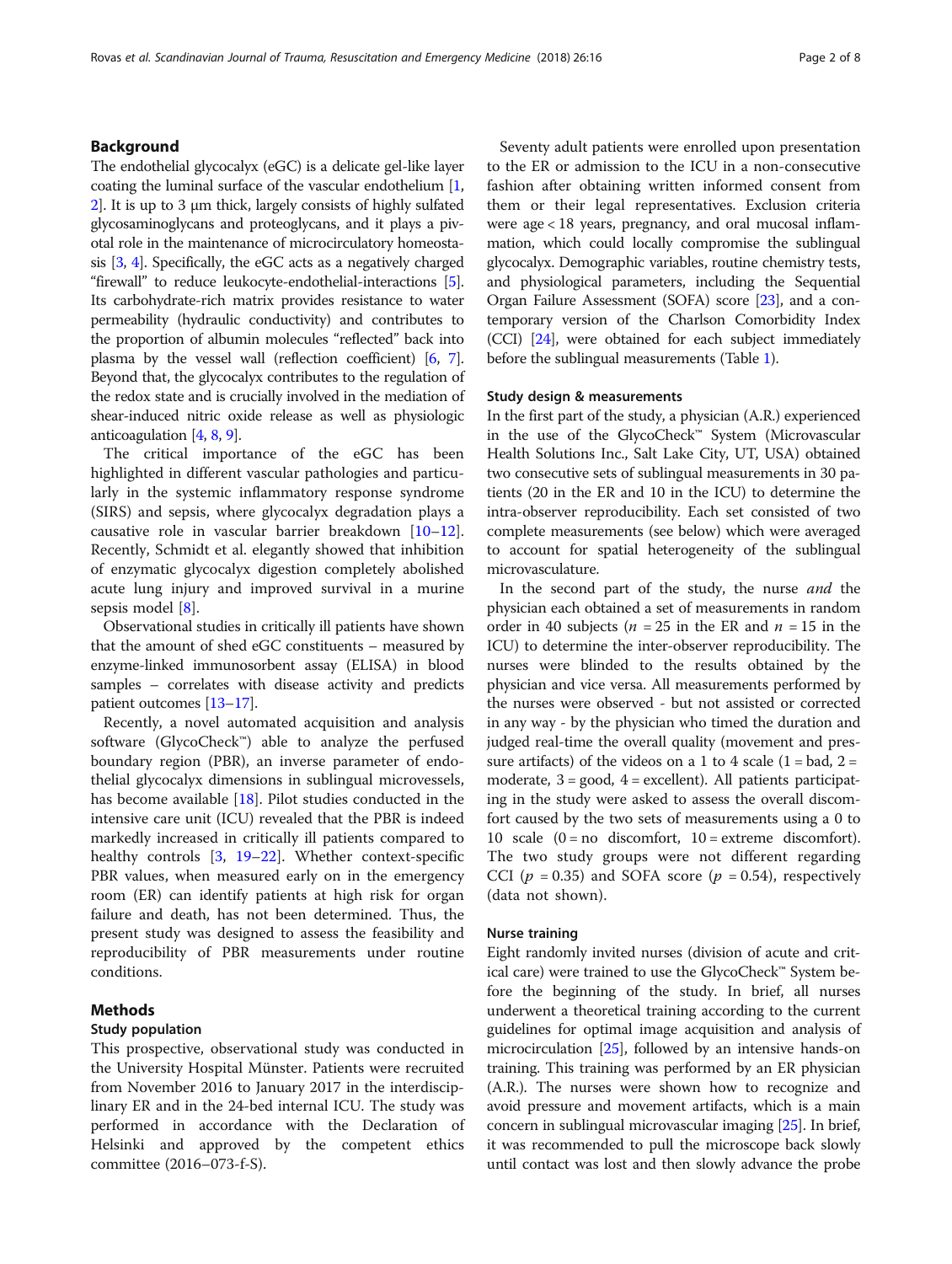| Variable                               | Total                      | ICU                          | ER                         | P value  |
|----------------------------------------|----------------------------|------------------------------|----------------------------|----------|
| Number of patients (n; %)              | 70 (100)                   | 25 (35.7)                    | 45 (64.3)                  |          |
| Female sex (n; %)                      | 37(53)                     | 15(60)                       | 22 (49)                    | 0.46     |
| Age (years, median (IQR))              | $61(47.5 - 73.25)$         | $63(58 - 75.5)$              | 58 (33.5 - 73)             | 0.07     |
| BMI (kg/m <sup>2</sup> , median (IQR)) | 25.16<br>$(22.29 - 28.48)$ | 26.75<br>$(24.89 - 32.16)$   | 24.15<br>$(21.98 - 26.28)$ | 0.005    |
| Diabetes Mellitus (n; %)               | 13 (19%)                   | 6(24%)                       | 7 (16%)                    | 0.52     |
| CCI score (median (IQR))               | $2(0-4)$                   | $2(0.5-4)$                   | $1(0-4)$                   | 0.51     |
| SOFA score (median (IQR))              | $1(0-2)$                   | $3(1-6.5)$                   | $0(0-1)$                   | < 0.0001 |
| Causes of admission/presentation       |                            |                              |                            |          |
| Infection/Sepsis (n; %)                | 28 (40)                    | 11(44)                       | 17 (37.8)                  |          |
| ACS/Congestive heart failure (n; %)    | 11(16)                     | 8(32)                        | 3(7)                       |          |
| OHCA (n; %)                            | 3(4)                       | 3(12)                        | 0(0)                       |          |
| Abdominal (n; %)                       | 5(7.1)                     | 0(0)                         | 5(11.1)                    |          |
| Syncope/Arrhythmia (n; %)              | 7(10)                      | 0(0)                         | 7(16)                      |          |
| Other (n; %)                           | 16(23)                     | 3(12)                        | 13 (29)                    |          |
| Hemodynamic data (median (IQR))        |                            |                              |                            |          |
| $PBR$ ( $µm$ )                         | $2.41(2.26 - 2.61)$        | 2.58 (2.29-2.72)             | $2.32(2.24 - 2.53)$        | 0.033    |
| MAP (mmHq)                             | 89.67 (75-101)             | 74.5 (70.67-85.5)            | 95 (86.33-106.7)           | < 0.0001 |
| Heart Rate (pulse/min)                 | 79 (69-94)                 | 85 (74.25-103.8)             | 79 (66-93)                 | 0.12     |
| Respiratory Rate (breaths/min)         | 19 (17.25 - 22.75)         | 21 (19 - 23.75)              | $18(15-22)$                | 0.004    |
| Temperature (°C)                       | 36.8 (36.5-37.18)          | 36.9 (36.53-37.28)           | $36.7 (36.5 - 37)$         | 0.33     |
| Laboratory data (median (IQR))         |                            |                              |                            |          |
| WBC count $(yµ)$                       | 9215<br>$(7055 - 13, 100)$ | 12.730<br>$(8755 - 15, 510)$ | 8060<br>$(6205 - 10, 720)$ | 0.002    |
| CRP (mg/dl)                            | $2.25(0.5 - 12.28)$        | $9.8(4-13.7)$                | $0.9(0.5 - 4.05)$          | < 0.0001 |
| Lactate (mmol/l)                       | $1.1(0.9-1.7)$             | $1.1(0.9-1.55)$              | $1.3(1-1.7)$               | 0.43     |

## <span id="page-2-0"></span>Table 1 Baseline characteristics

ACS = acute coronary syndrome, BMI = body mass index, CCI score = Charlson comorbidity index, CRP = C-reactive protein, IQR = interquartile range, MAP = mean arterial pressure, OHCA = out of hospital cardiac arrest, SOFA score = sequential organ failure assessment score, WBC = white blood cell

again until contact was regained. At the end of the training, nurses' videos were of good quality and all nurses were authorized to take part in the study.

## Imaging of microcirculation

Real-time intravital microscopy was performed at the bedside with a sidestream dark field (SDF) camera (CapiScope HVCS, KK Technology, Honiton, UK) to visualize the sublingual microvasculature (Additional File [1](#page-6-0)). The SDF camera uses green light emitting stroboscopic diodes (540 nm) to detect the hemoglobin of passing red blood cells (RBCs). Using a  $5\times$  objective with a 0.2 numerical aperture, images were captured, providing a 325-fold magnification in  $720 \times 576$  pixels at 23 frames per second as described in detail previously [[3,](#page-6-0) [18,](#page-7-0) [20](#page-7-0), [26](#page-7-0)–[28](#page-7-0)]. Image acquisition and analysis was performed by GlycoCheck™ Software (Microvascular Health Solutions Inc., Salt Lake City, UT, USA) (Fig. [1a\)](#page-3-0). It detects the dynamic lateral RBC movement into the glycocalyx, which is expressed as

the PBR (in  $\mu$ m) [[18](#page-7-0)]. A perturbed or degraded glycocalyx allows more RBCs to penetrate deeply toward the endothelial surface, with a consequent increase in the PBR (Fig. [1b\)](#page-3-0).

Briefly, the software automatically starts recording the microvasculature when the criteria for high image quality (motion, intensity, focus) are fulfilled (Fig. [1c](#page-3-0)). It automatically identifies all available microvessels from 5 to 25 μm diameter and defines small vascular segments every 10 μm along the length of the detected vasculature. Subsequently, a sequence of 40 frames (i.e. 5-s video) is recorded containing, on average, 300 vascular segments (depicted as green lines in Fig. [1d](#page-3-0)). Then, the operator moves the camera to  $\sim$  10 different position to record another 40 frames in each position. Once 3000 vascular segments have been captured, a measurement is completed. Each set (see "Study design & measurements") consisted of two complete measurements which were averaged to account for spatial heterogeneity of the sublingual microvasculature.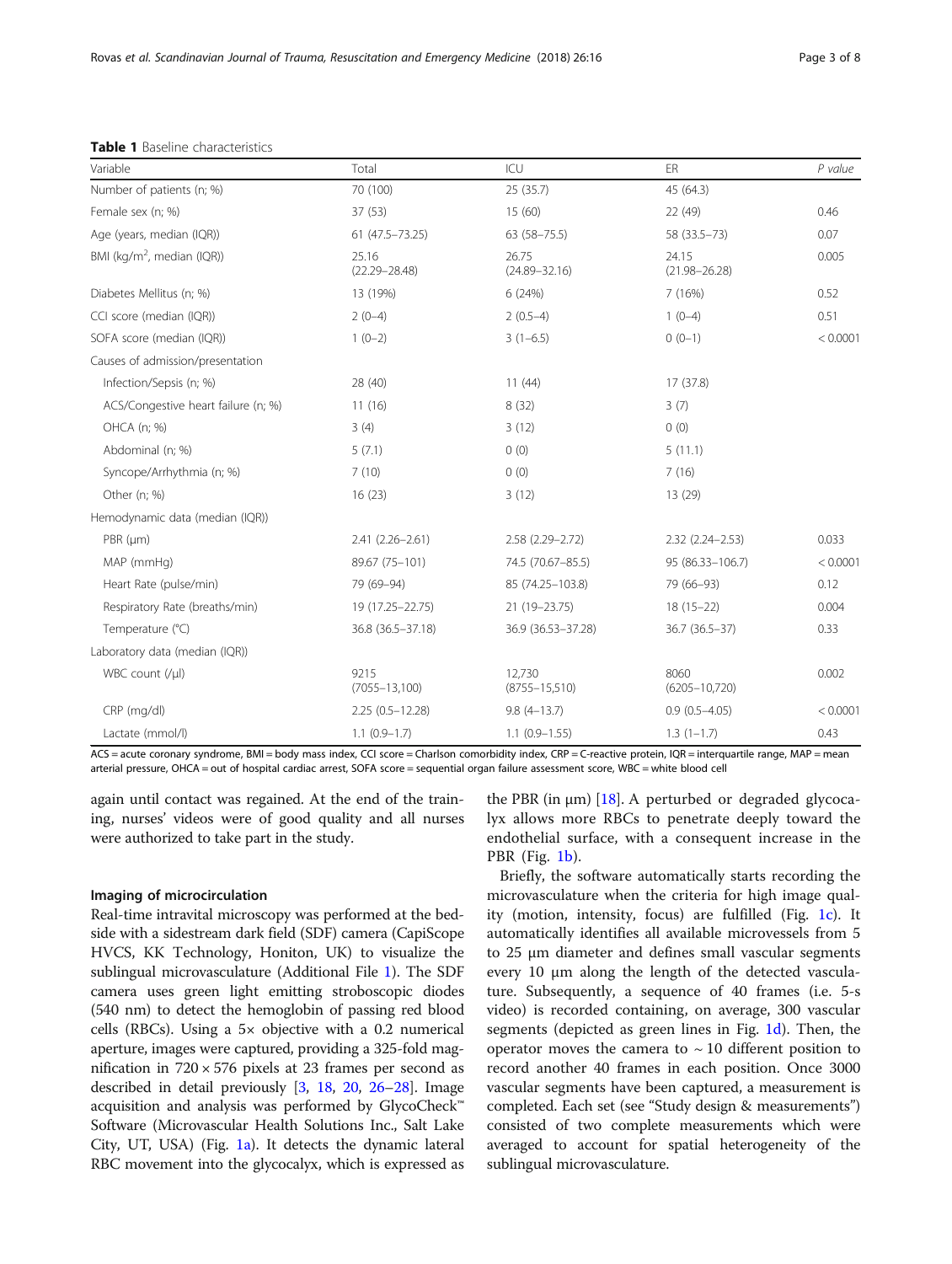<span id="page-3-0"></span>

After acquisition, the software performs a series of quality checks to validate that identified measurement sites indeed reflect straight segments of microvessels that contain a sufficient number of RBCs, automatically discards invalid vascular segments (yellow lines in Fig. 1d) and subjects all valid vascular segments (green lines in Fig. 1d) to further analysis. For each valid vascular segment, up to 840 radial intensity profiles are obtained, which are tested for the presence of RBCs. RBC filling percentage, signal quality, and RBC column widths are determined from these intensity profiles. This results in a RBC width distribution for each individual vascular segment from which the median RBC width as well as the outer edge of the RBC-perfused lumen (Dperf) is determined. The distance of the median RBC width (RBCW) value to the outer edge of the RBC-perfused lumen is measured and defined as the PBR (Dperf - RBCW)/2. Finally, the calculated PBR values, classified according to their corresponding RBC column width between 5 and 25 μm, are presented as a single median PBR score for each vessel diameter class and the corresponding 21 PBR values for diameter classes of 5 to 25 μm are averaged to provide a single PBR value for each participant. This method of calculating the PBR, which ensures that the average PBR value is equally weighted for each vessel

diameter class, has been used and successfully validated previously [\[18,](#page-7-0) [27](#page-7-0)].

### Statistical analysis

Data are presented as absolute numbers, percentages, means with standard deviations, or medians with corresponding 25th and 75th percentiles (interquartile range; IQR) as appropriate. The non-parametric Wilcoxon matched-pairs signed rank test was used to compare PBR values between different measurements. The nonparametric Mann-Whitney U test and the Chi-square test were used to compare parameters between groups. To evaluate the inter- and intra-examiner reproducibility of PBR and RBC filling measurements, intraclass correlation coefficients (ICC) were calculated  $[29]$ . Specifically, the ICC (3, 2) with absolute agreement was calculated to analyze intra-examiner reproducibility, whereas inter-examiner reproducibility between nurses' and the physician's PBR measurements was analyzed using ICC (1, 2). ICC values were interpreted by the criteria suggested by Cicchetti et al.  $[30]$  $[30]$  $[30]$ : < 0.40 poor, 0.40 to 0.59 fair, 0.60 to 0.74 good, and > 0.74 excellent. The agreement between the two operators, nurse and physician, was visualized using the Bland–Altman method. The physician's averaged PBR results served as the reference standard for this study.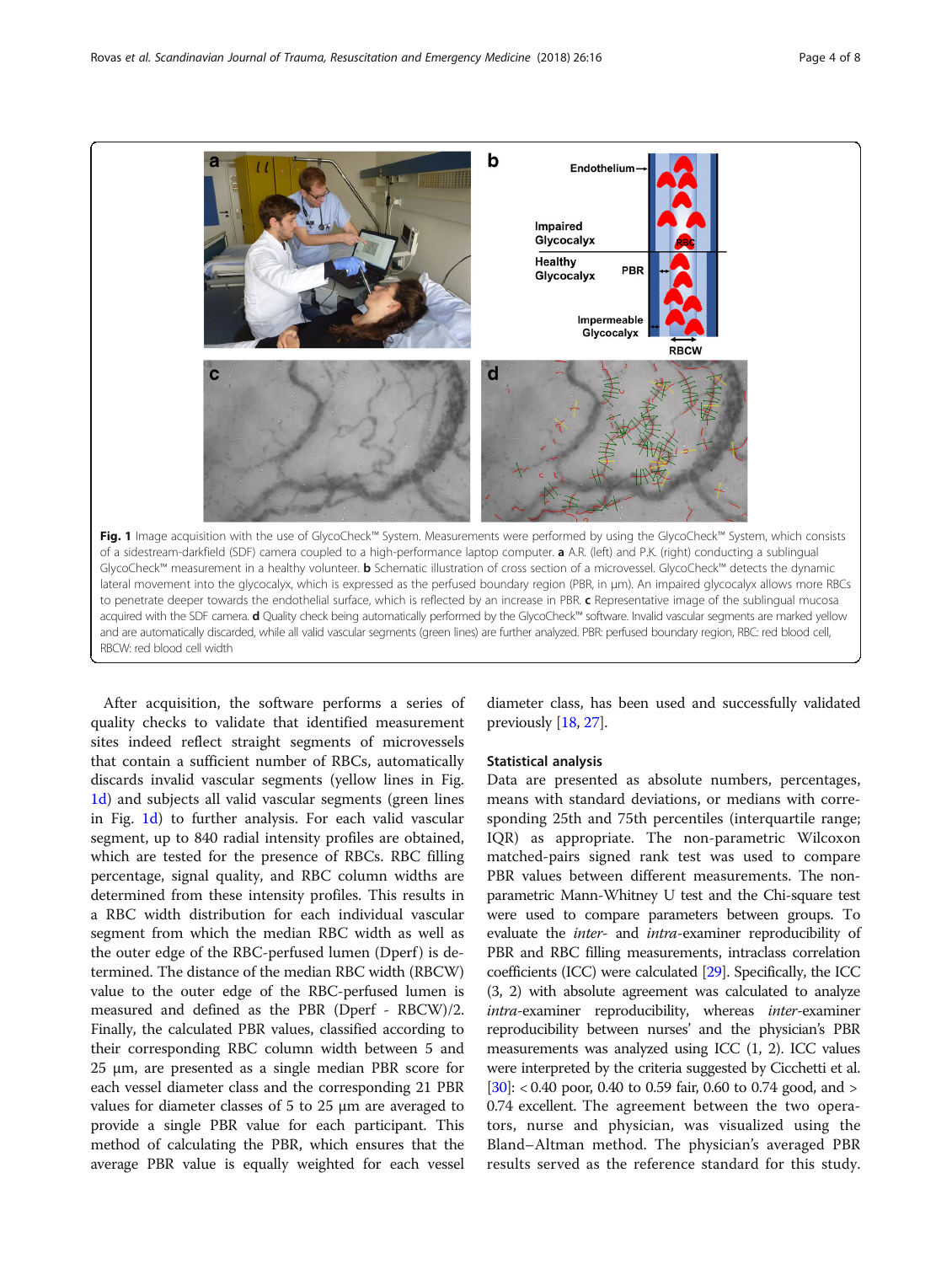The sensitivity and specificity of the nurses' PBR to detect a severely impaired glycocalyx (defined as a PBR $\ge$ 2.59 μm [[3\]](#page-6-0) measured by the physician) was calculated using contingency tables [\(www.statpages.info\)](http://www.statpages.info). To exclude potential heterogeneous performances between nurses, we calculated the delta of PBR measured by nurses and by the physician and used the Kruskal-Wallis test to compare the nurses. Correlations between variables were assessed using the Spearman rank correlation coefficient. Linear regression analysis was performed to investigate the association between PBR and RBC filling percentage. All tests were two-sided and significance was accepted at  $p < 0.05$ . Data analysis was performed using SPSS version 23 (IBM, Armonk, NY, USA). Figures were prepared using the GraphPad Prism version 7 (GraphPad Prism Software Inc., San Diego, CA, USA).

## Results

The clinical characteristics of the 70 subjects of the study are shown in Table [1](#page-2-0). Our cohort had a balanced gender distribution with a median age of 61 years. The median [IQR] SOFA score was 1 [0–2], reflecting a rather low disease severity. The measurements were overall well-tolerated by the subjects with a median of score of 1 [0–2] on the standard analog discomfort scale of 0 to 10 points.

Regarding the microvascular parameters, there were no differences in either median PBR: 2.41 (2.13–2.63) vs. 2.53 (2.31–2.63) μm,  $p = 0.11$ ; or RBC filling percentage: 61.75  $(55.48-66.09)$  vs. 59.9  $(55.74-63.73)$  %,  $p = 0.92$  between the two subsequent sets of measurements performed by the physician ( $n = 30$  patients). The ICC analysis, based on the Cicchetti Criteria, revealed an excellent intra-observer reproducibility for PBR of 0.77 (CI 95%: 0.52–0.89) μm and RBC filling percentage of 0.88 (CI 95%: 0.74–0.94), respectively. The Bland-Altman analysis showed a good agreement (Additional File [2:](#page-6-0) Figure S1). In fact, the two measurements taken by the physician were strongly correlated ( $r_s = 0.63$ ,  $p < 0.0002$ ).

Each of the 8 nurses performed 4 to 7 sets of measurements in 40 additional patients to determine PBR and RBC filling values and evaluate the inter-observer reproducibility during routine care. Mean  $[\pm SD]$  duration of the bedside procedure (without calculations performed by the software) was  $6 \pm 3$  min and the overall quality of the measurements performed by the nurses was evaluated as excellent with a median score of 4 (3–4) by the physician (A.R.). There were no differences between the nurses' and the physician's values for PBR: 2.43 (2.23–2.62) vs. 2.39  $(2.24-2.59)$  µm,  $p = 0.74$ , and RBC filling percentage: 60.7  $(53.99-64.45)$  vs. 60.18  $(54.84-66.03)$  %,  $p = 0.45$ , respectively (Fig. 2a and Additional File [2](#page-6-0): Figure S2). In fact, the subsequent measurements taken by the nurses and the physician were strongly correlated ( $r_s = 0.63$ ,  $p < 0.0001$ ). The ICC analysis showed excellent reproducibility between the nurses' and physician's PBR of 0.75 (95% CI: 0.52–0.87) and RBC filling percentage of 0.81 (95% CI: 0.64–0.90). Comparisons made using the Bland-Altman method showed a good agreement between the nurses' and physician's PBR assessment (Fig. 2b). The mean difference between the two PBRs (bias) was  $0.007 \pm 0.25$  µm. There was no statistically significant heterogeneity between the performance of the different nurses ( $p = 0.12$ ). The nurses' PBR assessment had a 90% sensitivity (95% CI: 60–99%) and 90% specificity (95% CI: 80–93%) to identify a severely impaired glycocalyx (PBR  $\geq$  2.59,  $n =$ 



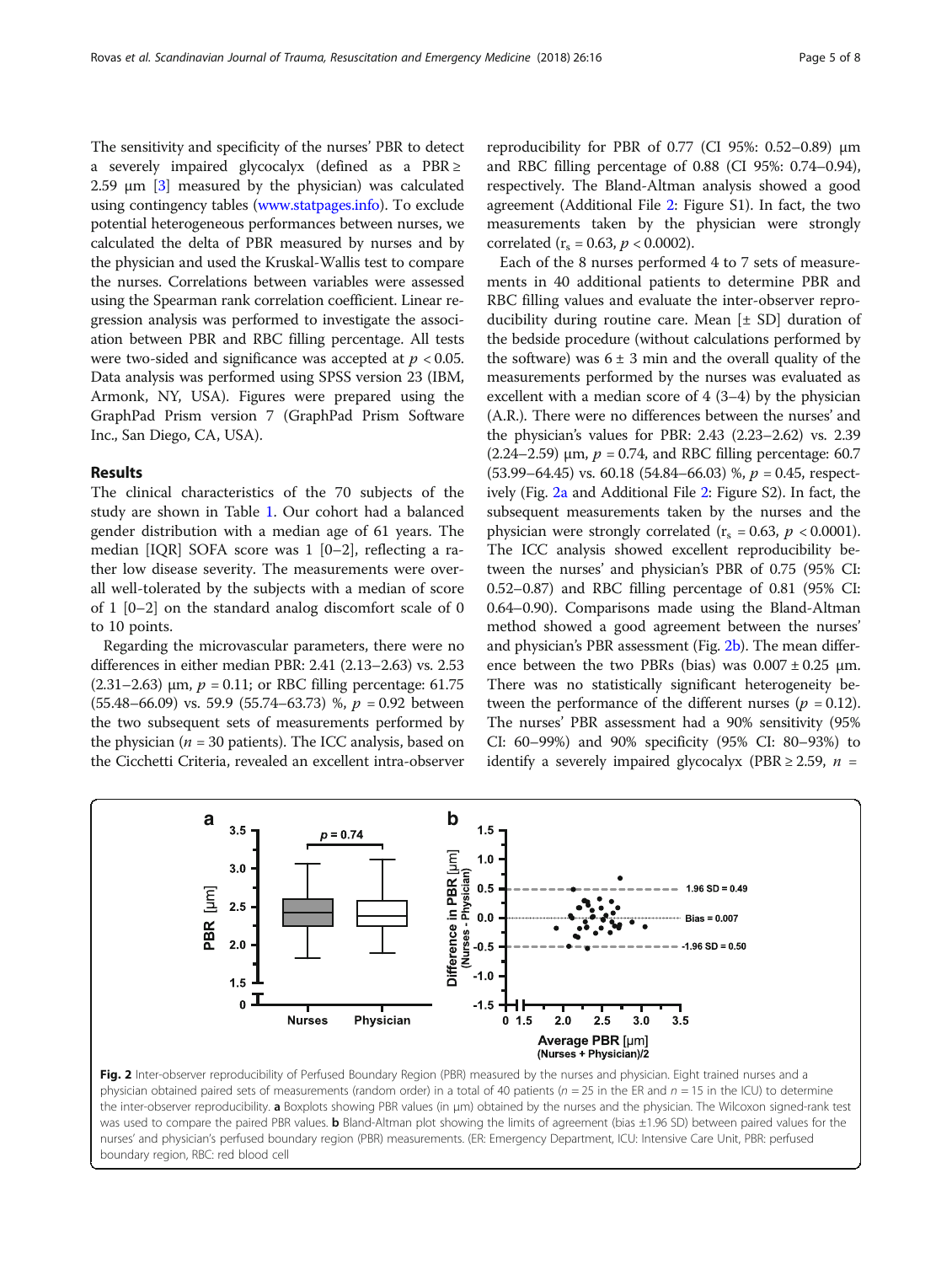10/40 patients – 3 patients in the ER group and 7 in the ICU group).

In a pooled analysis of the measurements from all 70 patients, the RBC filling percentage was associated with PBR (regression coefficient β:  $-0.031$  with 95% CI:  $-0.037$  to − 0.024), and it explained 59% of the variability in PBR ( $\mathbb{R}^2$ : 0.59,  $p < 0.0001$ ) after adjustment for age, gender, BMI and disease severity (SOFA score) (Table 2 and Additional File [2](#page-6-0): Figure S3). The median PBR was higher in ICU: 2.58 (2.29–-2.72) than in ER subjects: 2.32 ([2](#page-6-0).24–2.53),  $p = 0.033$  (Additional File 2: Figure S4). Furthermore, PBR was moderately correlated with several markers of critical/acute illness including mean arterial pressure (MAP) ( $r_s$  = −0.33 with 95% CI: -0.54 to −0.09 and  $p < 0.01$ ), C-reactive protein levels ( $r_s = 0.35$  with 95% CI: 0.12 to 0.54, and  $p < 0.005$ ), and SOFA score ( $r_s = 0.29$ ) with 95% CI: 0.04 to 0.5 and  $p < 0.05$ ). No correlations were found between PBR and age, gender or comorbidity.

## **Discussion**

Our study is the first evaluating and reporting inter- and intra-observer reproducibility of the GlycoCheck™ method under routine clinical conditions. Moreover, it demonstrates that a real-time, bedside evaluation of the endothelial glycocalyx can be performed by trained nursing personnel in the ER and ICU.

Analysis of the microcirculation in critically ill patients has been recognized as a novel approach to improve risk stratification, prognostication, and individual therapy. For example, De Backer et al. [\[31\]](#page-7-0) found that the proportion of perfused small sublingual vessels outperformed global hemodynamic variables to predict ICU mortality in 252 patients with severe sepsis. However, the approach and the methodology we used are different from previous studies, which analyzed quite different parameters (e.g. vessels density, proportion of perfusion, and various flow indices) using relatively short video sequences from few sublingual positions in a delayed fashion (i.e. off-line analysis). In contrast, the GlycoCheck™ software focuses on glycocalyx dimensions. It automatically captures twenty 5-s-videos from different positions – only after the predefined quality criteria (focus, intensity, motion) are being fulfilled. So far, real-time glycocalyx analysis was only performed in smaller studies of up to 50 individuals [[3,](#page-6-0) [14,](#page-7-0) [19](#page-7-0)–[22](#page-7-0)]. Although these studies extend

Table 2 Regression Coefficient β

| Independent Variable*  | Regression<br>Coefficient $\beta$ | R Square | 95% CI for<br>coefficient <sub>B</sub> |
|------------------------|-----------------------------------|----------|----------------------------------------|
| RBC filling percentage | $-0.031$                          | 0.59     | $-0.037$ to $-0.024$                   |
| +Age, sex, BMI, SOFA   | $-0.03$                           | 0.609    | $-0.037$ to $-0.024$                   |

\*Dependent Variable: Perfused boundary region (PBR)

BMI, body mass index, RBC filling percentage, red blood cell filling percentage, SOFA score, sequential organ failure assessment score

experimental findings about the pathophysiological importance of the glycocalyx in critical illness, large-scale trials investigating the predictive performance of glycocalyx impairment have not been reported yet. This may be because PBR measurement remains an investigative procedure, performed by a limited number of experienced clinicians.

Our data indicate that PBR and RBC filling percentage can be reliably measured at the bedside. We believe that PBR values can be used to roughly differentiate a healthy from an impaired glycocalyx, despite spatial variability of the microvasculature. Indeed, the nurses' measurements in our study had high specificity (90%) and sensitivity (90%) for detecting a severely impaired glycocalyx. This finding is in line with a recent report by Tanaka et al., who showed that trained ICU nurses can precisely determine vascular density and microvascular flow index of sublingual microcirculation [\[32](#page-7-0)]. Although both studies evaluated the feasibility and precision of bedside videomicroscopy performed by trained nursing personnel, each of them focused on different parameters being assessed with different software.

There are some limitations of this study. Firstly, it was from a single center, comprised of a heterogeneous set of patients with various diagnoses and rather low disease severity, and was not designed to evaluate PBR values with respect to specific disease outcomes. However, we believe that our results are representative as variability was relatively stable across the whole range of disease severity. Future studies should focus on specific disease entities (e.g. sepsis) in larger multicenter studies. Secondly, the sample size of this pilot study is limited and only 8 nurses participated in the study. To the best of our knowledge, the only comparable study by Tanaka et al. [\[32](#page-7-0)] had a sample size of 20 ICU patients. However, we cannot exclude that, if implemented in routine care and performed by the entire nursing team, variability might be higher than in the current study. Thirdly, although the supervising physician ensured that the quality of the videos made by the nurses was good, we cannot exclude bias due to pressure artifact, which is a concern in sublingual videomicroscopy. The good reproducibility between nurses' and physician's RBC filling percentages (as an indirect measure of pressure) argues against this hypothesis. Furthermore, we found a close inverse correlation between RBC filling percentage and the PBR in our study. This finding corroborates results from Lee et al. [[18](#page-7-0)] who found that an impaired, permeable glycocalyx (high PBR) allows distribution of the RBCs in a bigger intravascular volume, resulting into a lower RBC filling percentage and a poor tissue perfusion. Fourthly, it is possible that the variability between the measurements is due to sampling error. However, we tried to counterbalance this by performing two complete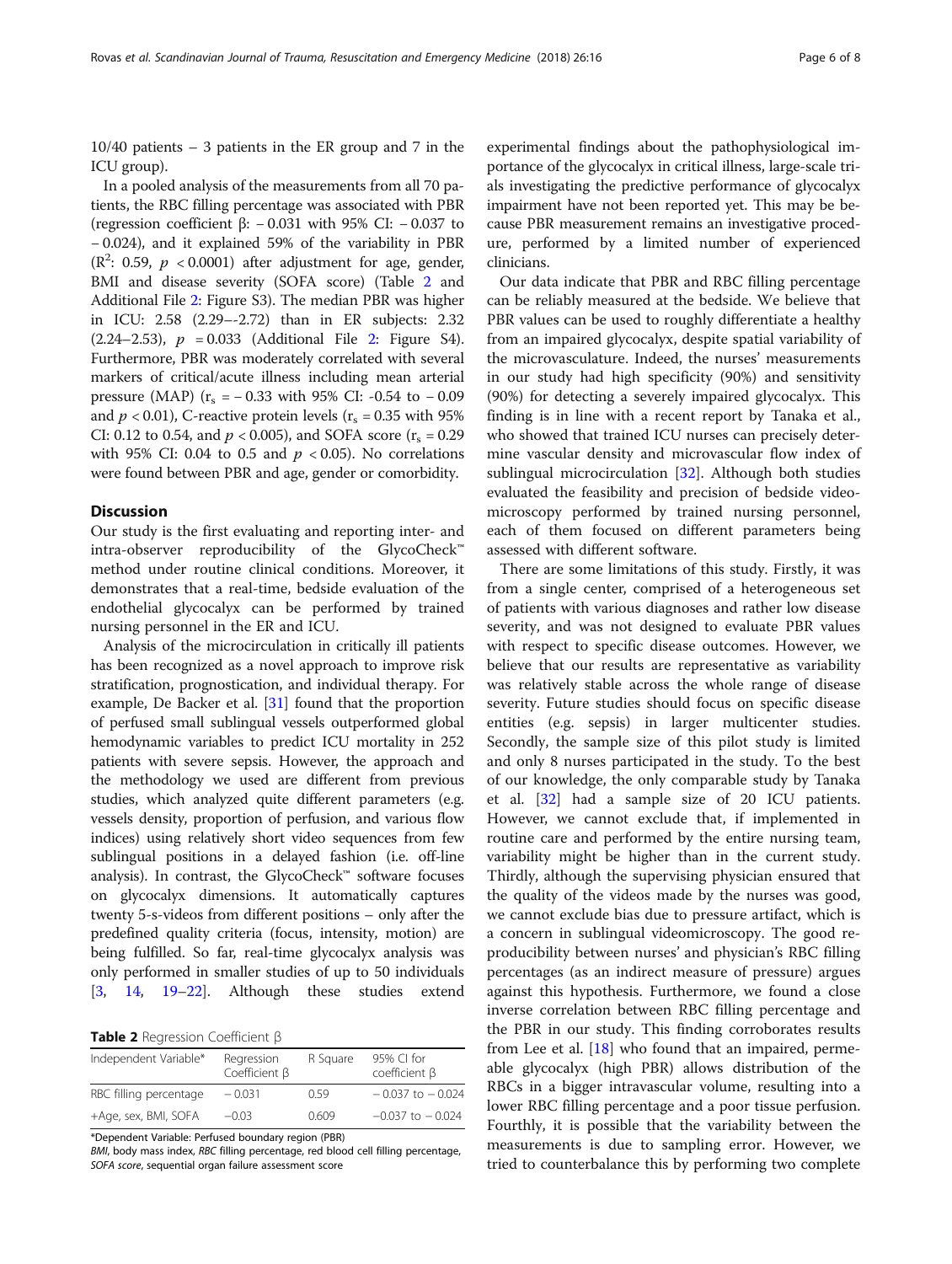<span id="page-6-0"></span>measurements per set (about 20 different positions), which were averaged to account for spatial heterogeneity of the sublingual microvasculature. Moreover, the paired sets by the physician and the nurses were deliberately performed in random order.

Generally, sublingual PBR measurements were very well-tolerated by the patients in the current study. The procedure requires a low level of patient co-operation, allowing for the use of the GlycoCheck™ System in almost all individuals, even in intubated patients. Possible exceptions could be inflammation of the sublingual mucosa (e.g., mucositis in oncologic patients) as well as severe movement artefacts (e.g., in hyperactive delirium or intoxication), which could preclude high-quality recordings. In our experience, the PBR can be measured in about 95% of patients from the ER and ICU. Hence, we believe that monitoring of the endothelial glycocalyx can be successfully added to the clinical routine.

## Conclusion and outlook

We found that the GlycoCheck™ System is a reliable, feasible method to analyze glycocalyx properties when performed by trained nursing personnel. It is conceivable that PBR screening (e.g., at ER admission) might reveal a subgroup of septic patients without apparent end organ-failure (and not yet meeting the Sepsis-3 definition of sepsis) but with overt glycocalyx damage. Given the high chance of further deterioration, such patients might benefit from early, intensive monitoring. Therefore, a prospective, observational study to define PBR cut-offs for risk prediction is currently running in our hospital (Early Detection of Glycocalyx Damage in Emergency Room Patients (EDGE Study, [Clinicaltrial.gov](http://clinicaltrial.gov) Identifier: NCT03126032)).

## Additional files

[Additional File 1:](https://doi.org/10.1186/s13049-018-0483-4) Standard Operating Procedure (SOP) (DOCX 16 kb) [Additional File 2:](https://doi.org/10.1186/s13049-018-0483-4) Figures (DOCX 238 kb)

#### Abbreviations

BMI: Body mass index; CCI: Charlson comorbidity index; eGFR: Estimated glomerular filtration rate; ER: Emergency room; ICC: Interclass correlation coefficient; ICU: Intensive care unit; IQR: Interquartile range; LDH: Lactate dehydrogenase; MAP: Mean arterial pressure; PBR: Perfused boundary region; RBC: Red blood cell; RBCW: Red blood cell width; SDF: Sidestream dark field; SIRS: Systemic inflammatory response syndrome; SOP: Standard operating procedure; UKM: University Hospital Münster; WBC: White blood cell; ZKS Münster: Centre for Clinical Trials Münster

#### Acknowledgements

We would like to thank the participating ER and ICU nurses for their excellent technical assistance and support of our study. We would like to acknowledge the support of Centre for Clinical Trials Münster (to A.R.) and the Open Access Publication Fund of the University of Münster.

#### Ethics, consent and permissions

The study was performed in accordance with the Declaration of Helsinki and approved by the Ethics Committee of the General Medical Council Westfalen-Lippe and the WWU Münster, Germany (file number: 2016–073-f-S). Patients were enrolled upon after obtaining written informed consent from them or their legal representatives.

#### Funding

We would like to thank the Faculty of Medicine of the University of Münster for providing partial funding (to AR).

#### Availability of data and materials

The datasets used and/or analysed during the current study are available from the corresponding author on reasonable request.

#### Authors' contributions

AR designed the study, performed the measurements, analyzed the data, prepared the figures, and drafted the manuscript: AL, HV, MU, JS, and HP contributed to the design of the study and/or discussed the findings and revised the manuscript; PK had the initial idea, supervised the study and contributed to the manuscript. All authors read and approved the final manuscript.

#### Consent for publication

Consent for publication has been obtained. Written informed consent has been obtained from all identifiable individuals.

#### Competing interests

AR, AL, MU, JS, HP, PK declare that they have no competing interests. HV is Chief Science Officer of GlycoCheck BV, The Netherlands.

#### Publisher's Note

Springer Nature remains neutral with regard to jurisdictional claims in published maps and institutional affiliations.

#### Author details

<sup>1</sup>Department of Medicine D, Division of General Internal Medicine, Nephrology, and Rheumatology, University Hospital Münster, Albert-Schweitzer-Campus 1, 48149 Münster, Germany. <sup>2</sup>Centre for Clinical Trials, University Hospital Münster, Münster, Germany. <sup>3</sup>Department of Physiology, Cardiovascular Research Institute Maastricht, Maastricht University, Maastricht, The Netherlands. <sup>4</sup>Department of Cardiology and Angiology, University Hospital Münster, Albert-Schweitzer-Campus 1, 48149 Münster, Germany.

## Received: 7 October 2017 Accepted: 4 February 2018 Published online: 14 February 2018

#### References

- 1. Reitsma S, Slaaf DW, Vink H, van Zandvoort MA, oude Egbrink MG. The endothelial glycocalyx: composition, functions, and visualization. Pflugers Arch. 2007;454(3):345–59.
- 2. van Haaren PMA, VanBavel E, Vink H, Spaan JAE. Localization of the permeability barrier to solutes in isolated arteries by confocal microscopy. Am J Physiol Heart Circ Physiol. 2003;285(6):H2848–56.
- 3. Donati A, Damiani E, Domizi R, Romano R, Adrario E, Pelaia P, Ince C, Singer M. Alteration of the sublingual microvascular glycocalyx in critically ill patients. Microvasc Res. 2013;90:86–9.
- 4. Alphonsus CS, Rodseth RN. The endothelial glycocalyx: a review of the vascular barrier. Anaesthesia. 2014;69(7):777–84.
- 5. Mulivor AW, Lipowsky HH. Role of glycocalyx in leukocyte-endothelial cell adhesion. Am J Physiol Heart Circ Physiol. 2002;283(4):H1282–91.
- 6. Curry FE, Adamson RH. Endothelial glycocalyx: permeability barrier and mechanosensor. Ann Biomed Eng. 2012;40(4):828–39.
- 7. Salmon AH, Ferguson JK, Burford JL, Gevorgyan H, Nakano D, Harper SJ, Bates DO, Peti-Peterdi J. Loss of the endothelial glycocalyx links albuminuria and vascular dysfunction. J Am Soc Nephrol. 2012;23(8):1339–50.
- 8. Schmidt EP, Yang Y, Janssen WJ, Gandjeva A, Perez MJ, Barthel L, Zemans RL, Bowman JC, Koyanagi DE, Yunt ZX, et al. The pulmonary endothelial glycocalyx regulates neutrophil adhesion and lung injury during experimental sepsis. Nat Med. 2012;18(8):1217–23.